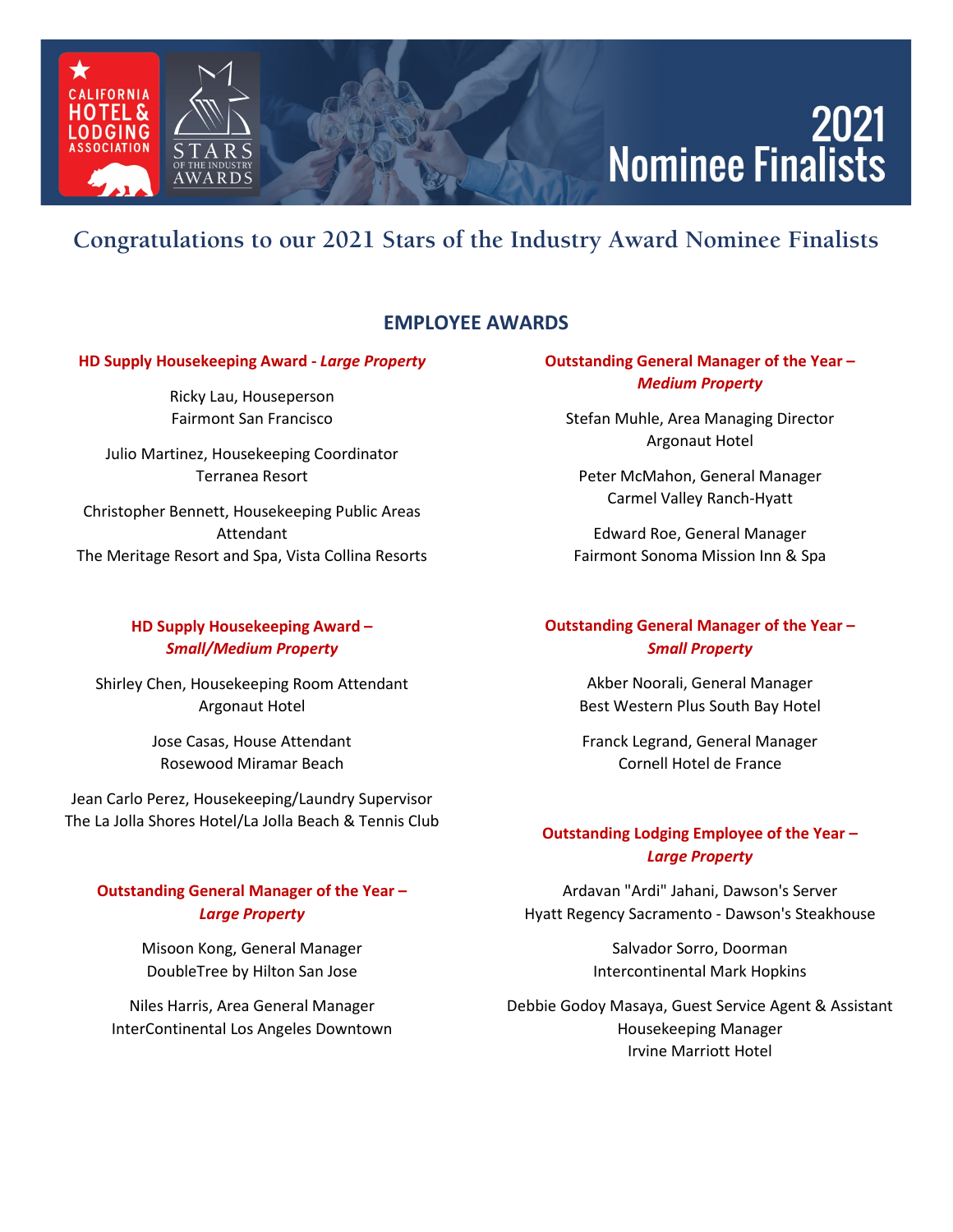



# 2021<br>Nominee Finalists

#### **Outstanding Lodging Employee of the Year –** *Medium Property*

Sandra Walshaw, Club Dining Server La Jolla Beach & Tennis Club, Inc.

> Alex Molina, Engineer Taj Campton Place

Gerardo Alvarez, Supervisor-Loss Prevention The US Grant

#### **Outstanding Lodging Employee of the Year** *– Small Property*

Teresa Latham, Lead Concierge Farmhouse Inn

Andrew Rutherford, Guest Services Associate Rest, a boutique hotel

> Ron Collins, Front Desk Supervisor Sonoma Valley Inn

#### **Outstanding Manager of the Year** *– Large Property*

Patricia Yates, Corporate Director of Revenue Management Hilton Los Angeles/Universal City

Kate Humphries, Director of Finance Hilton Oakland Airport

David Stieve, Resort Activities Operations Manager Terranea Resort

#### **Outstanding Manager of the Year** *– Medium Property*

Jose Zarate, Regional Director, Talent & Culture Claremont Club & Spa, A Fairmont Hotel

> Daniel Ho, Senior Director of Security Four Seasons San Francisco

Carlos Iribe, Director of Security Pacific Palms Resort

#### **Outstanding Manager of the Year** *– Small Property*

Adreanna Flores, General Manager Days Inn by Wyndham

Reyna Levaro, Executive Housekeeper Farmhouse Inn

Melite Wood, Jr. Xperience Manager Menlo Park Inn

#### **Stevan Porter Emerging Hospitality Leader of the Year**

Julie Poincenot Director, Rooms Operations Fairmont San Francisco

Hannah Rock, Social Activities Manager Rosewood Miramar Beach

Jimmy Marquez, Executive Steward Terranea Resort

#### **WIL Connect Leader of the Year**

Ruth D'Franco, Area Director of Human Resources Hotel Zoe

Angela Hernandez, Associate Director of People & Culture and Interim Spa Manager Monterey Plaza Hotel & Spa,

> Karina Chung, Spa Director Rosewood Miramar Beach